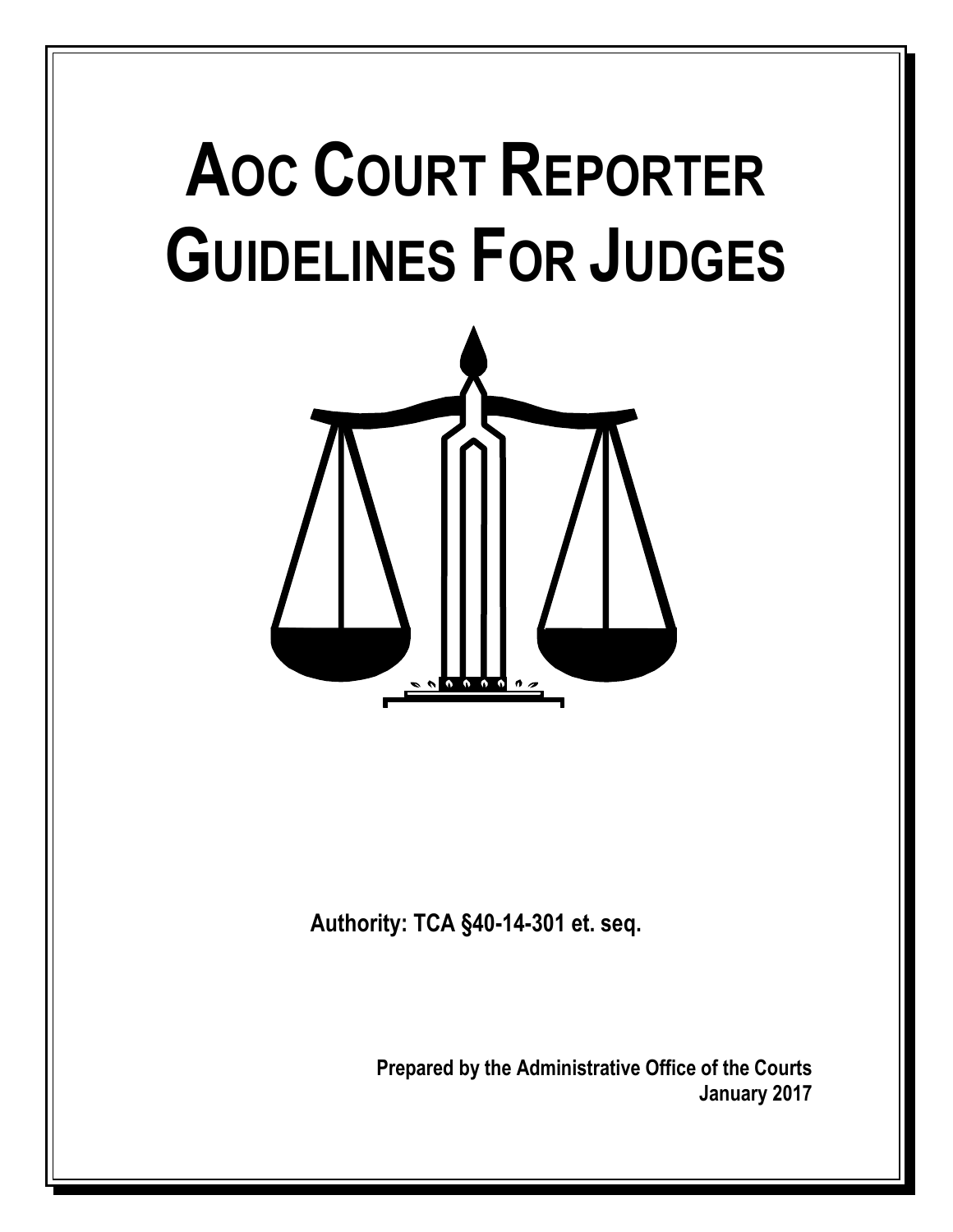#### **INTRODUCTION**

The Administrative Office of the Courts (AOC) recognizes the important contribution that court reporters make to the judicial community and hopes to ensure the continued success of the relationship between court reporters and other professionals in the judicial system. To this end, the AOC has drafted these guidelines to provide judges with information about the court reporter processes in Tennessee for those court reporters the AOC serves pursuant to T.C.A. §§40-14-301 through 40-14-317.

#### **CONTACT INFORMATION**

For administrative or benefit matters, the following staff at the AOC should be contacted.

#### *Administrative*

Connie D. Turner, Paralegal Coordinator of Court Reporting Svs. 511 Union Street, Suite 600 Nashville, TN 37219 (615) 741-2687, Ext. 1260

Mary Rose Zingale Court Services Director 511 Union Street, Suite 600 Nashville, TN 37219 (615) 741-2687, Ext. 1350

#### *Benefits*

Stephanie Holliday Human Resources Manager 511 Union Street, Suite 600 Nashville, TN 37219 (615) 741-2687, Ext. 1060

Eric Basham Human Resources Specialist 511 Union Street, Suite 600 Nashville, TN 37219 (615) 741-2687, Ext. 1070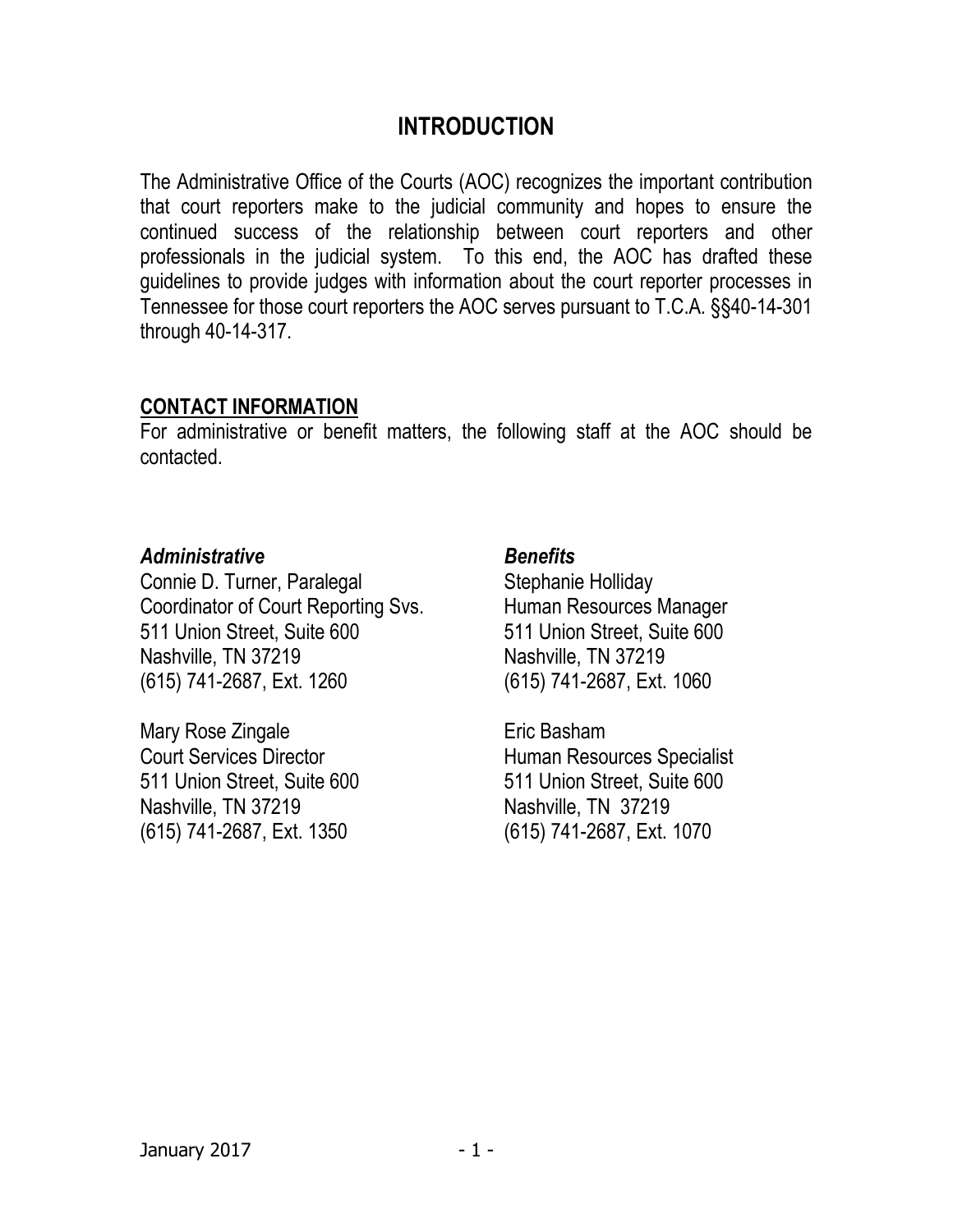## ALL COURT REPORTERS

Qualifications

Candidates must have a high school diploma or equivalent, the ability to operate a computer and use associated software, and the ability to operate other electronic recording equipment. Transcript preparation is required, thus, the ability to type is also essential. Preference is given to candidates who have practical court reporting experience, court reporter training, legal office skills, and knowledge of courtroom procedures.

• Payment Sources

Court reporters may receive payment from the AOC via two sources: the Court Reporter Fund, which includes the majority of criminal proceedings or the Indigent Defense Fund, which includes some indigent criminal and civil proceedings. The payment process for each of these is different. (The court reporter must be an employee or have a current contract on file with the AOC.)

For payment of court reporter services out of the Court Reporter Fund, all requests for payment must include a judge's authorization.

For payment of court reporter services out of the Indigent Defense Fund, the appointed counsel for the indigent defendant/respondent must seek prior approval from the trial court judge and from the AOC. (Refer to Supreme Court Rule 13, Section 4). This prior approval will ensure prompt payment to the court reporter.

In an indigent criminal case, the AOC will pay for one (1) original and one (1) copy of a transcript for the defendant out of the Court Reporter Fund. In non-indigent criminal cases payment arrangements are to be determined by the court reporter, the defendant, and/or the defendant's attorney. The AOC is not responsible for payment of transcripts requested by an employee of another state agency (i.e., district attorney general's office); payment arrangements are to be determined by the reporter and the employee of the state agency. If the trial judge desires a personal copy (in addition to the original which is being placed in the court file), he/she should take the original out of the court file and make a copy.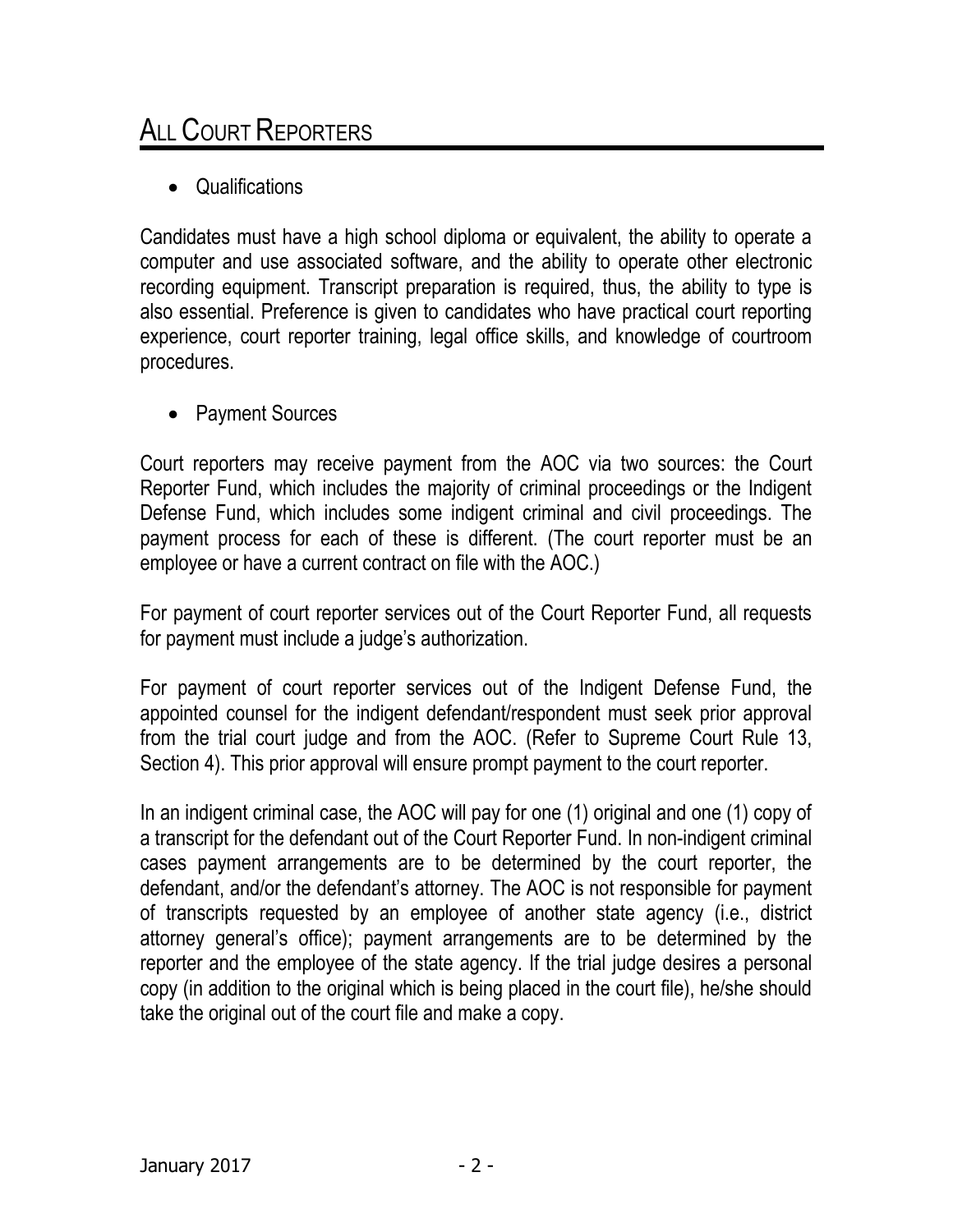• Additional Copies

Should it be necessary for the reporter to request payment for additional copy sets beyond the original and copy already prepared, if adequate findings are made and supporting documentation included, the request will be honored.

• Recording Systems

The recording equipment/systems provided by the state shall be used solely for authorized judicial proceedings in which the state is required to provide court reporting services. In addition, the recording equipment/systems shall remain the property of the state and shall remain with the court when court reporters change employment. Court reporters are required to use these recording systems as the primary recording mechanism.

To date, the AOC has purchased 127 recording systems and installed them in 90 counties. Court reporters have received training on these systems and have been made aware of training material on our website.

### **OFFICIAL COURT REPORTERS**

• Administrative

The official court reporter "official" is a full-time State employee and is under the direct supervision of the hiring judge. The official should consult with the supervising judge on all issues related to the position. If further guidance is needed, the official should contact the coordinator of court reporting services. The official's employment is at will, and the supervising judge may terminate the job relationship at any time with or without cause, as may the reporter.

It is the official's responsibility to find a substitute reporter if it is necessary to be absent from court for any reason. Officials shall contact other official reporters within their district or within a 50-mile radius prior to contacting a per diem reporter to substitute. If the official is unsuccessful in securing a substitute, he/she should contact the AOC for assistance.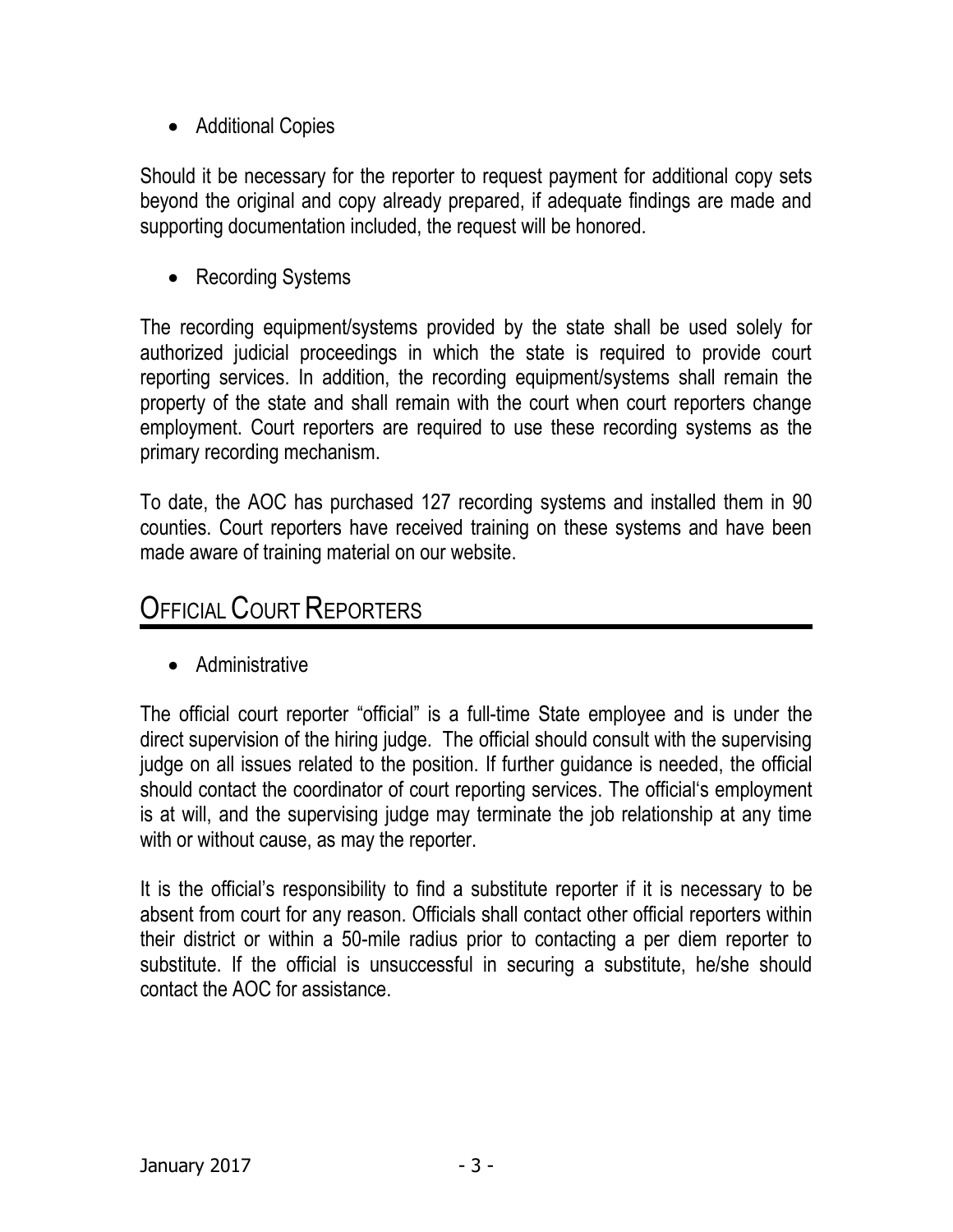• Compensation

Compensation for officials is determined by salary and by transcript fee (paid as per page rate for transcripts).

• Benefits

Officials are eligible to receive the following benefits: longevity, sick leave, bereavement leave, and paid State holidays. Officials are not eligible for annual leave, compensatory time, or overtime compensation.

Sick leave is to be used for periods of temporary absence due to medically-related reasons (i.e., illness, disability due to accident, medical and dental appointments, surgery, etc.), whether or not court is scheduled. Sick leave eligibility begins after one (1) month of employment, and one (1) day (7.5 hours) will be earned per month. When courts are closed due to judicial conferences and extended holidays (i.e., Christmas), officials are not required to take sick leave.

Bereavement leave days are those designated in the event of death of one's immediate family member. Immediate family members include spouse, child, stepchild, parents, siblings, grandparents, grandchildren, stepparents, foster parents or parents-in-law. Three (3) bereavement days are allowed. If additional days are needed, they must be used as sick leave days.

• Work Relief

Work relief is defined as additional days that are needed for transcript preparation. If an official needs to take work relief, a work relief request form must be completed, approved by the supervising judge, and submitted to the AOC, if a per diem reporter will be used. If another official reporter will be used, the work relief request form is not required.

• Court Approved Leave

Officials do not accrue annual leave, therefore, if they need time off for reasons other than sick leave or work relief, they may use as court approved leave. All leave taken by the reporter must be approved by the supervising judge(s).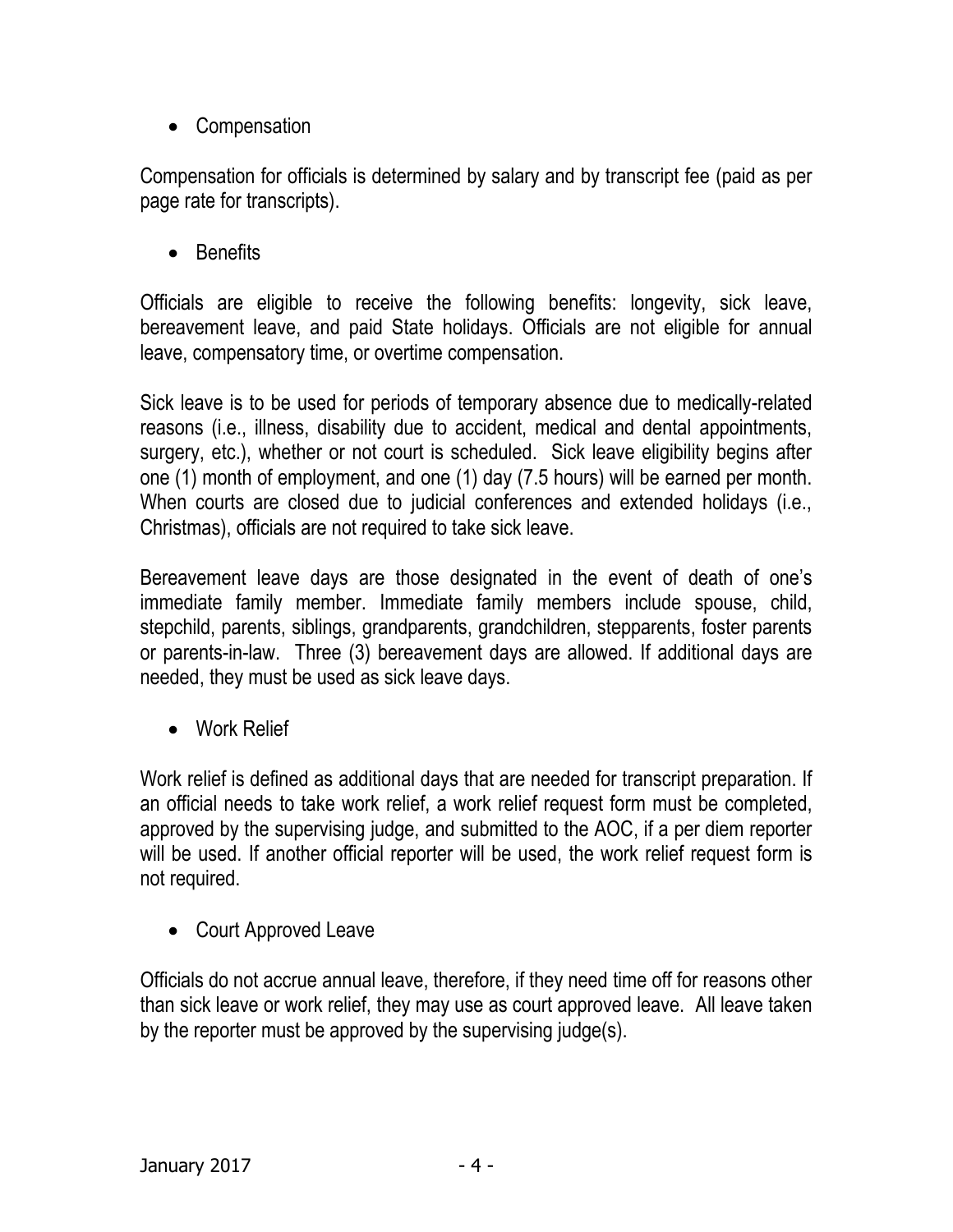• Monthly Work Report

Official reporters are required to submit a monthly work report that identifies their work-related travel, reporting time in the courtroom, time performing tasks outside of the courtroom, (i.e., administrative tasks, transcription), associated expenses, and absences.

If the reporter worked for more than one judge during the month, the work report must reflect the initials of each judge for the dates on which the reporter appeared before him/her. The form may contain the signature of only one judge.

• Filing the Record

If an official court reporter retires, resigns, or is terminated from his/her position, the reporter shall immediately notify the AOC. If the reporter has records in his/her possession (including steno notes and audio recordings) that were not promptly filed with the clerk of the court pursuant to T.C.A. §40-14-307, the reporter should make arrangements with the clerk to transfer those records to the clerk's office for storage. (If a different storage location needs to be determined, the reporter should meet with the clerk and the supervising judge to select a location. Additionally, the replacement reporter should be notified of this location.). The records shall be clearly marked including notations of the district(s), court(s), judge(s), date(s) and type(s) of hearing. The transfer of items shall take place on the last day of employment of the reporter. The reporter shall also notify the AOC that the transfer has taken place and to whom the items were provided.

• Supplies

The AOC provides "general" supplies as necessary. The general supply list includes items such as transcript covers, steno pads, tape storage envelopes, CDs, exhibit labels, headsets, and foot pedals.

The AOC also reimburses officials for "consumable" office supplies up to a maximum of \$500 per fiscal year. Consumable office supplies include correction supplies, (i.e., liquid white-out), pens, pencils, post-it-notes, staples, etc. Officials should use the form designated for requesting consumable supplies.

Prior AOC approval is required for all requests for reimbursement for items that are not included on the general or consumable office supply list. This includes items that are to be used with the state-provided equipment.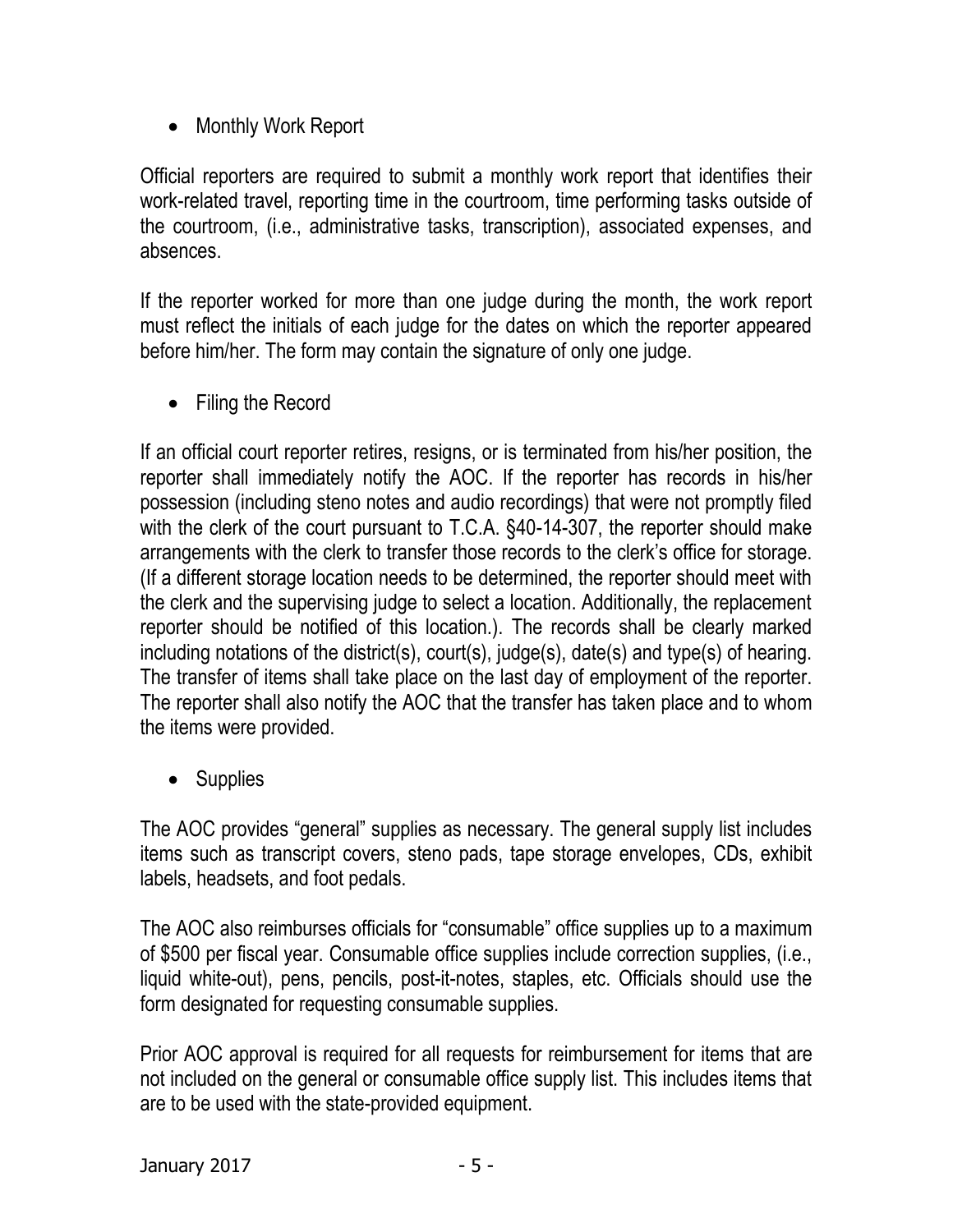## PER DIEM/AUXILIARY/CONTRACT COURT REPORTERS

• Administrative

Per diem court reporters are designated when there is no official reporter designated for the district/court or when the regularly designated official reporter is unable to attend court. (T.C.A. §40-14-304)

The per diem reporter serves the Tennessee courts in accordance with the terms of the contract to provide court reporting services, which authorizes the AOC to provide payment for court reporting services rendered. No reporter may function as a per diem reporter for the Tennessee courts without having a current signed contract on file with the AOC. Contracts must be signed and returned for each new fiscal year. The per diem reporter's relationship to the Tennessee courts and the AOC is that of an independent contractor.

A list of authorized per diem reporters is generated shortly after the contracts have been signed by the reporters, returned to the AOC, and approved by an AOC representative. The list is updated periodically and is provided to all official court reporters in the perspective districts. In districts or courts where there are no full-time official reporters, the list is provided to the judges' assistants.

• Compensation

Per diem reporters are paid in accordance to the rates established in their contract.

If the reporter works beyond 3.75 hours (3 hours & 45 minutes), the reporter will be paid at the full-day rate. If the reporter works 3.75 hours and below, the half-day rate will apply. Per diem reporters are also compensated for time worked in excess of 8 in-court hours (excluding time designated as the lunch period).

If the reporter worked for more than one judge during the dates for which payment is being requested, one request for payment form needs to be completed for each judge.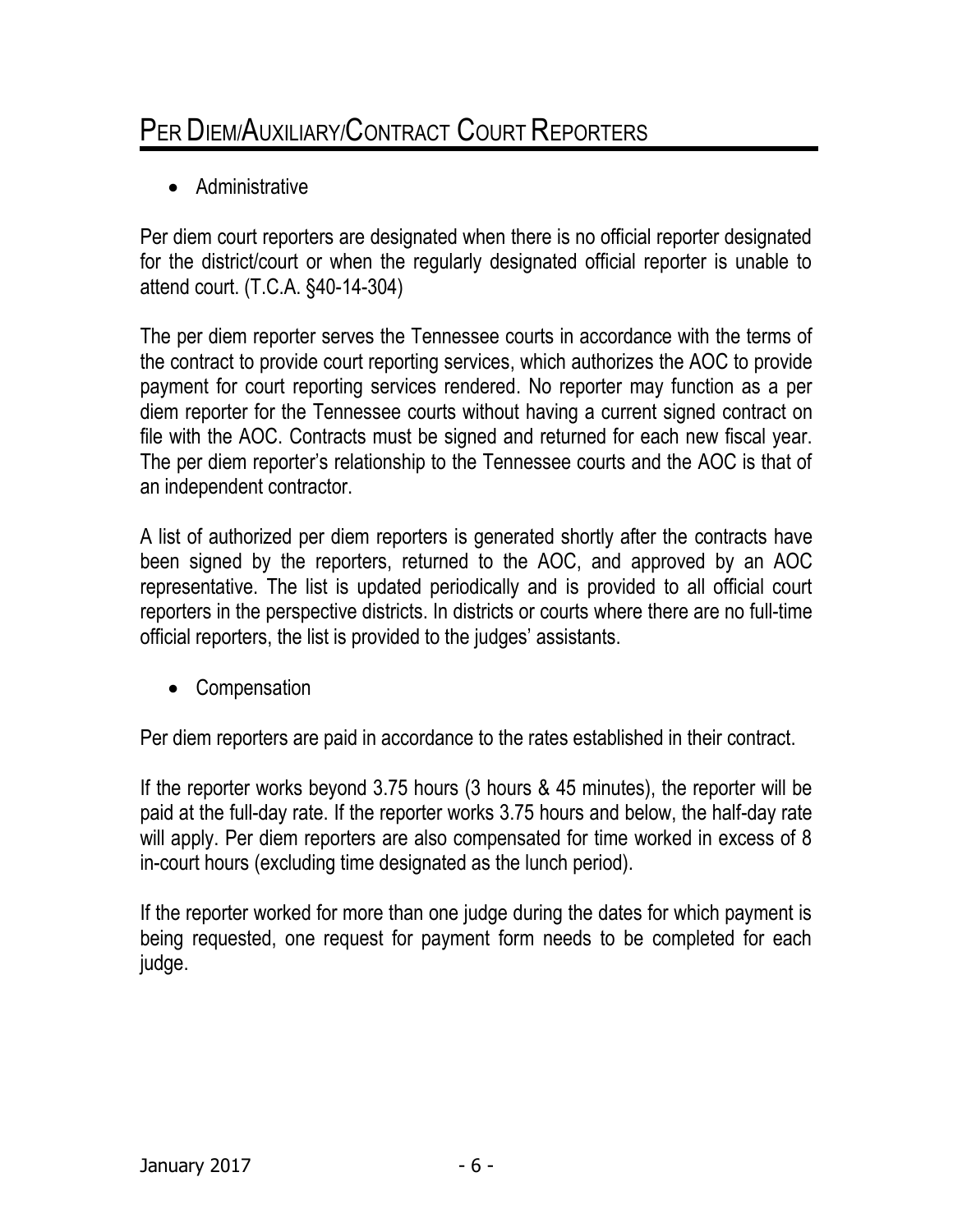## Code of Professional Ethics

A court reporter is a representative of the Judiciary whose presence is constitutionally, statutorily, or judicially required. As such, the reporter is an officer of the court and standards of behavior are expected. Court reporters shall maintain candor with the court. Court reporters shall perform their duties at the highest level of their ability and do everything necessary to preserve the discreet and confidential nature of court proceedings.

The AOC has adopted this Code of Professional Ethics from the National Court Reporters Association (NCRA). These standards are mandatory for all court reporters while in the service of Tennessee courts. Reporters have been made aware of the Code of Professional Ethics, and they are expected to comply.